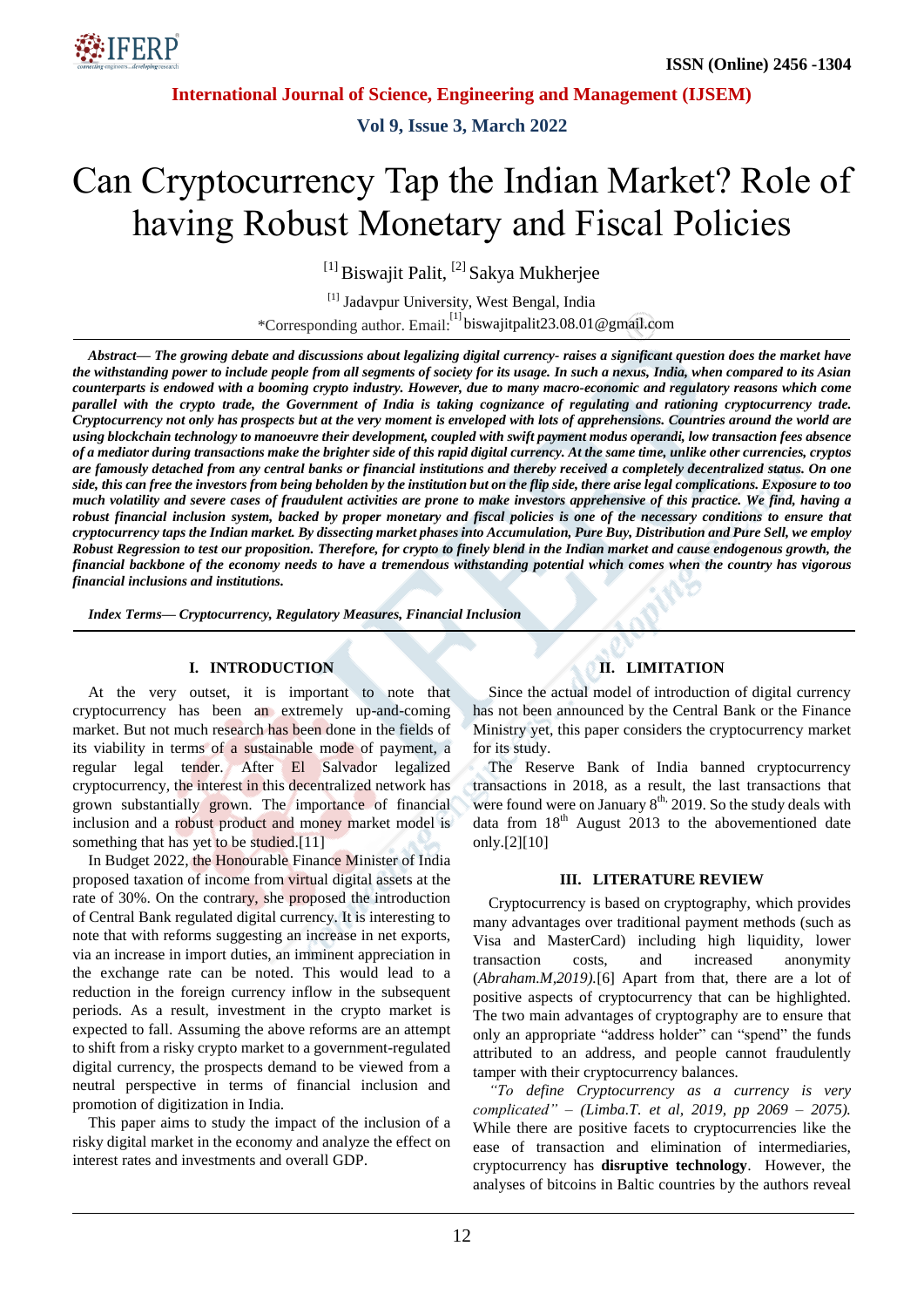

# **Vol 9, Issue 3, March 2022**

that the boundary between cryptocurrency and virtual money is **unclear**. Moreover, it can bring additional risks such as tax evasion, **fraud activity** or virtual currency, which can be used in the shadow economy.[14]

Bitcoin and cryptocurrencies also raise several important ethical issues. These include concerns that the anonymity endowed by cryptocurrencies may encourage illegal activities, cybersecurity worries, and fears over the continued ability of governments to raise taxes. In the backdrop of these ethical issues and several legal risks, (*Fry. J & Cheah. E.T, 2019)* observe the movements of two major cryptocurrency markets Bitcoin and Ripple. They find *"Evidence for a negative bubble is found from 2014 onwards in the two largest cryptocurrency markets Bitcoin and Ripple. Further, evidence suggests that there is a spill-over from Ripple (XRP) to Bitcoin that exacerbates recent price falls in Bitcoin."* This makes it important to study the negative bubble and predict probable causes of the phenomenon.[3][9]

Cryptocurrencies could be considered as a hedging asset in the normal scenarios but a perfect diversifier during downturns or periods of high uncertainty since public companies and fiat currencies are strictly connected with the state of the economy (Jorcano. L & Benito.S, 2020) The reason behind this is the disruptive nature of the crypto token as compared to the fiat tokens. *(Tomās. DV et.al, 2020)* uses the Wavelet approach and the Markov Switch model to analyze the co-movement of the stock market indices and the Bitcoin exchange in time series values in the time of the Covid 19 pandemic when the markets showed a significant downturn. In an attempt to understand whether the cryptocurrency market can be used as a diversifier to a downturn in the stock indices, the authors found that *"cryptocurrencies do not reduce financial risk."*[8][12]

Cryptocurrency has erratically grown since the inception of the first Bitcoin in 2009. Blockchain technology has much to analyze, among them movement and volatility is the most important factor.[7] In an attempt to analyze the movement of the market based on impacting factors like **media settings and propaganda** (*Aggarwal. G et al., 2019).* They concluded that *"the correlation between the social factors and the market trends does not seem to hold a strong significance i.e there exists no strong correlation between the social factors and the market trends."*[16]

The decentralized nature of digital currency Bitcoin—and its underlying "blockchain" technology—has created much excitement in the technology community, but its potential for building truly empowering social and solidarity-based finance has yet to be tested. The question of whether Bitcoin can be harnessed to empower marginalized communities and build new means of solidarity-based finance remains unanswered. (*Scott. B (2016)*[1]*, UNRISD, Geneva pp 1-20)* raises the issue of penetration of Bitcoin tokens in the marginalized sectors of society. *"Escaping weak local institutions might help individual people but does little to empower the broader social majority who remain reliant on* *the existing systems. Those who are most likely to seek escape are, perhaps, social elites with high education, access to technology, and capital to protect."* The paper suggests how an advanced *"Blockchain 2.0"* technology has the potential for market percolation despite the risks associated with it.[18]

The advent of cryptocurrency demands a robust financial inclusion model to penetrate the market at a large scale. In recent years, the increased adoption of cryptocurrency, mobile phones, and the internet has generated much speculation and optimism concerning its effects on financial inclusion and financial sector development. (*Vincent. O et.al, 2019)* constructed a linear regression model with the dependent variable being a composite index of financial sector development and independent variables being the price of bitcoins (BTC), mobile cellular subscriptions, number of internet users, and macroeconomic factors such as GDP. The empirical work suggests a significant positive correlation between the financial sector development and usage of cryptocurrency. The study also reflects *"cryptocurrency, internet usage, and mobile subscriptions cause financial inclusion and financial sector".*[21]

Financial inclusion is an innovative concept that makes alternative techniques to promote the banking habits of the rural people because India is considered as the largest population for rural people consist in the world. Another major problem is the digital divide in terms of internet penetration in the rural sector, which prevents the advent of crypto transactions in these areas. Financial inclusion is aimed at providing banking and financial services to all people in a fair, transparent, and equitable manner at an affordable cost. Households with low income often lack access to bank accounts and have to spend time and money for multiple visits to avail themselves of the banking services, be it opening a savings bank account or availing a loan, these families find it more difficult to save and to plan financially for the future. *Ganeshkumar. V et.al (2013)* conclude that literacy and investment awareness is the key to instilling financial inclusion in society.[5]

The correlation between cryptocurrency and a country's exchange rate plays an important role in determining whether the country is ready to adopt crypto on a broader scale or not. *(Mallik. S et. al, 2021)* examine that there is a weak negative statistically significant correlation between USD YEN and BTC with a coefficient of -.142 between USD and BTC.[13]

Hence from the Literature review, we find that work has been done in the fields of financial inclusion and the advent of cryptocurrency in the world market on a large scale. Moreover, El Salvadorian President Bukele has been touting Bitcoin as a way for Salvadorans to reduce the fees they pay to send and receive remittances—which make up 22% of El Salvador's GDP, mostly from the U.S.—and as a way for the 70% of Salvadorans who are unbanked to access financial services. So much so that El Salvador became the first country to adopt Bitcoin as its legal tender. In such a scenario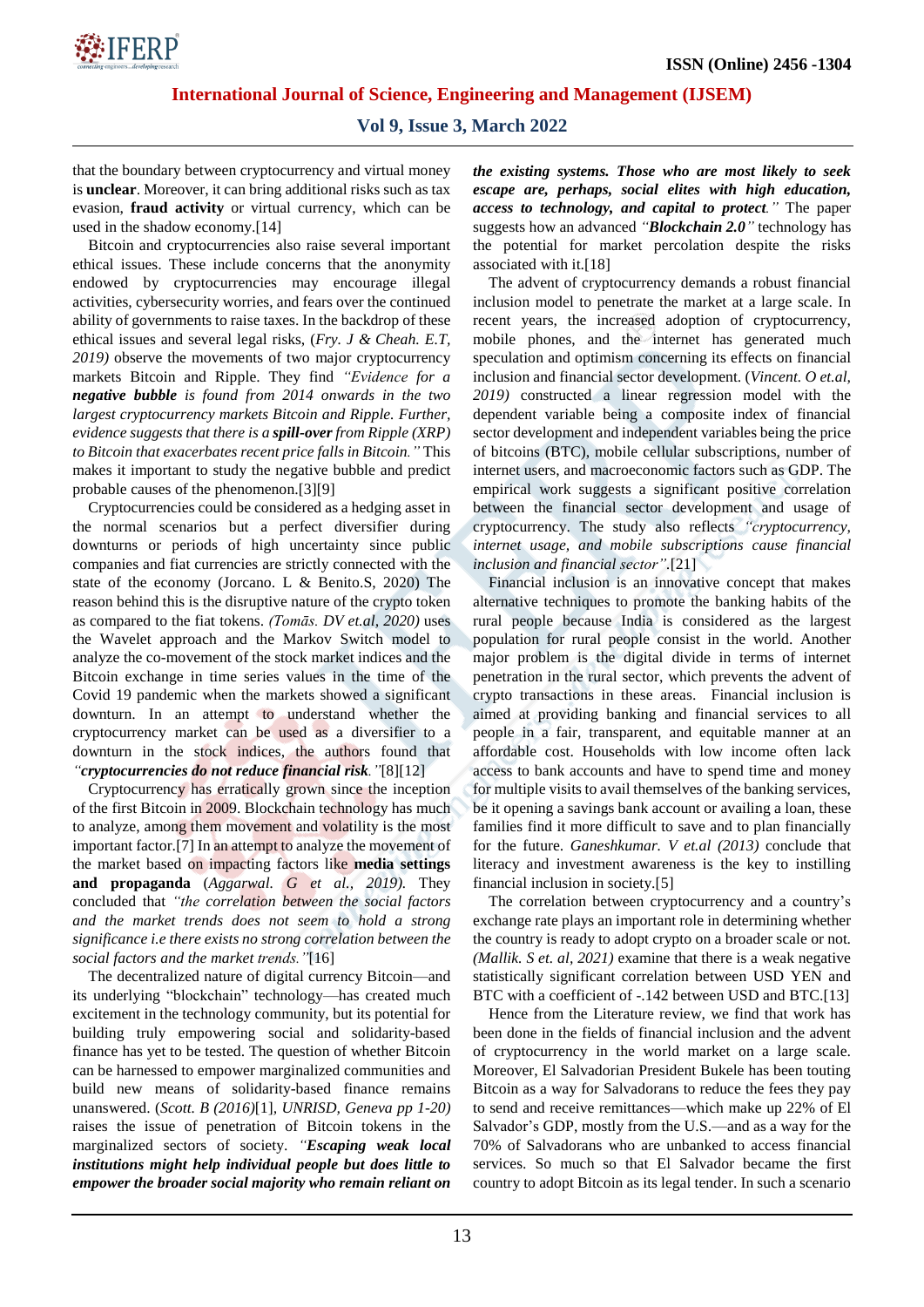

# **Vol 9, Issue 3, March 2022**

it is important to analyze the sustainability of such a program in the long run and how can a country survive the large-scale requirements of funds to stabilize such a system.[15]

The work in this particular domain has focussed on isolating positive and negatives and at the same time looking into how the crypto trade is related to several macroeconomic factors. This paper aims to highlight two sides of the story, which will help to have a clear understanding of the prospects of digital currencies (which is cryptocurrency). The first part deals with if the country is suffering from a liquidity trap scenario then what can be done to pull the economy out from it and by doing so make the crypto market sustainable to perform better in the medium- to long term. Another side reflects in normal time how the volume of trade is related to exchange rate and the market conditions.

## **IV. METHODOLOGY**

To understand the sustainability of cryptocurrency an IS-LM-BP model has been adopted with an added **risk factor** in terms of a cryptocurrency market. Since a change in the interest rate affects the money market as well as the product market, and at the same time creates pressure on the exchange rate, studying effects on both is essential to conclude about the prospects of this currency as a legal tender. A risk-averse investor is assumed in this scenario following the **mean-variance theorem** of investment. This implies that for a given amount of risk they will prefer a higher return and for a given amount of return they will prefer a lower risk.

India's daily local bitcoin price, the volume of trade, and INR to USD currency have been taken for 6 years from 2013 to 2019. A composite statistic analyzing the market phase has been developed by creating dummies for the four market phases have been constructed, namely, accumulation (1), pure buy (2), distribution (3), and pure sell (4). This has helped to understand how the volume of trade differs in each phase.[20]  $\bigcirc$ 

| <b>Market Phase:</b> | <b>Volume</b> | <b>Price</b> | <b>Dummy</b> |  |
|----------------------|---------------|--------------|--------------|--|
| Accumulation         | Low           | Low          |              |  |
| Pure Buy             | High          | High         | 2            |  |
| Distribution         | High          | Low          | 3            |  |
| Pure Sell            | Low           | High         |              |  |

A **Generalised linear regression** has been performed with the volume of trade as the dependent variable and INR to USD and Market Phases been explanatory variables. To **correct the autocorrelation** between the error term and the explanatory variables **Prais-Winstein Estimation** has been undertaken after finding Durbin Watson Statistic. GLS corrects the heteroscedasticity among the residual terms. By plotting the Kernal density estimate at bandwidth 2.06 against the normal density plot. To find the structural employed. breakpoint in the dataset, a Markov switch was been

Therefore. the true equation:

$$
V = \alpha + \beta 1E + (\alpha 2 - \alpha 1)D2 + (\alpha 3 - \alpha 1)D3 + (\alpha 4 - \alpha 1)D4
$$

Where V represents the Volume of bitcoins traded, E represents exchange rate (INR to USD- that is how many units of Indian rupee needs to be sacrificed to get an additional unit of USD) and Di represents the dummies of the market phases accordingly.

The following are the hypothesis that we are testing at a 95% confidence interval.

| <b>For Exchange Rate:</b>                                                                                      |                                                                                                                                                                                                                                    |  |  |
|----------------------------------------------------------------------------------------------------------------|------------------------------------------------------------------------------------------------------------------------------------------------------------------------------------------------------------------------------------|--|--|
| Null Hypothesis:<br>$Ho: \beta1=0$                                                                             | There is no significant movement<br>in the volume of trade when the<br>exchange rate fluctuates.                                                                                                                                   |  |  |
| Alternative<br>Hypothesis:<br>$Hoa: \beta1 \neq 0$                                                             | When the exchange<br>rate<br>appreciates or depreciates then the<br>volume of cryptocurrency<br>currency increase significantly.                                                                                                   |  |  |
|                                                                                                                |                                                                                                                                                                                                                                    |  |  |
| <b>For Market Phases:</b>                                                                                      |                                                                                                                                                                                                                                    |  |  |
| 1: Accumulation:<br>Null Hypothesis:<br>$Ho: \alpha1=0$<br>Alternative<br>Hypothesis:<br>$Ha: \alpha 1 \neq 0$ | 1: When the market undergoes<br>accumulation there<br>is<br>no<br>significant effect on crypto's<br>volume of trade.<br>2: When the market undergoes<br>accumulation there is a significant<br>effect on crypto's volume of trade. |  |  |
| 2: Pure Buy:<br>Null Hypothesis:<br>$Ho: \alpha2=0$<br>Alternative<br>Hypothesis:<br>$Ha: \alpha2 \neq 0$      | 1: When the market undergoes<br>pure buy there is no significant<br>effect on crypto's volume of trade.<br>2: When the market undergoes<br>pure sell there is a significant<br>effect on crypto's volume of trade.                 |  |  |
| 3: Distribution:<br>Null Hypothesis:<br>$Ho: \alpha 3=0$<br>Alternative<br>Hypothesis:<br>$Ha: \alpha3 \neq 0$ | 1: When the market undergoes<br>distribution there is no significant<br>effect on crypto's volume of trade.<br>2: When the market undergoes<br>distribution there is a significant<br>effect on crypto's volume of trade.          |  |  |
| 4. Pure Sell:<br>Null Hypothesis:<br>$H0: \alpha 4 \neq 0$<br>Alternative<br>Hypothesis:                       | 1. When the market undergoes<br>pure sell there is no significant<br>effect on crypto's volume of trade.<br>2: When the market undergoes<br>pure sell there is a significant                                                       |  |  |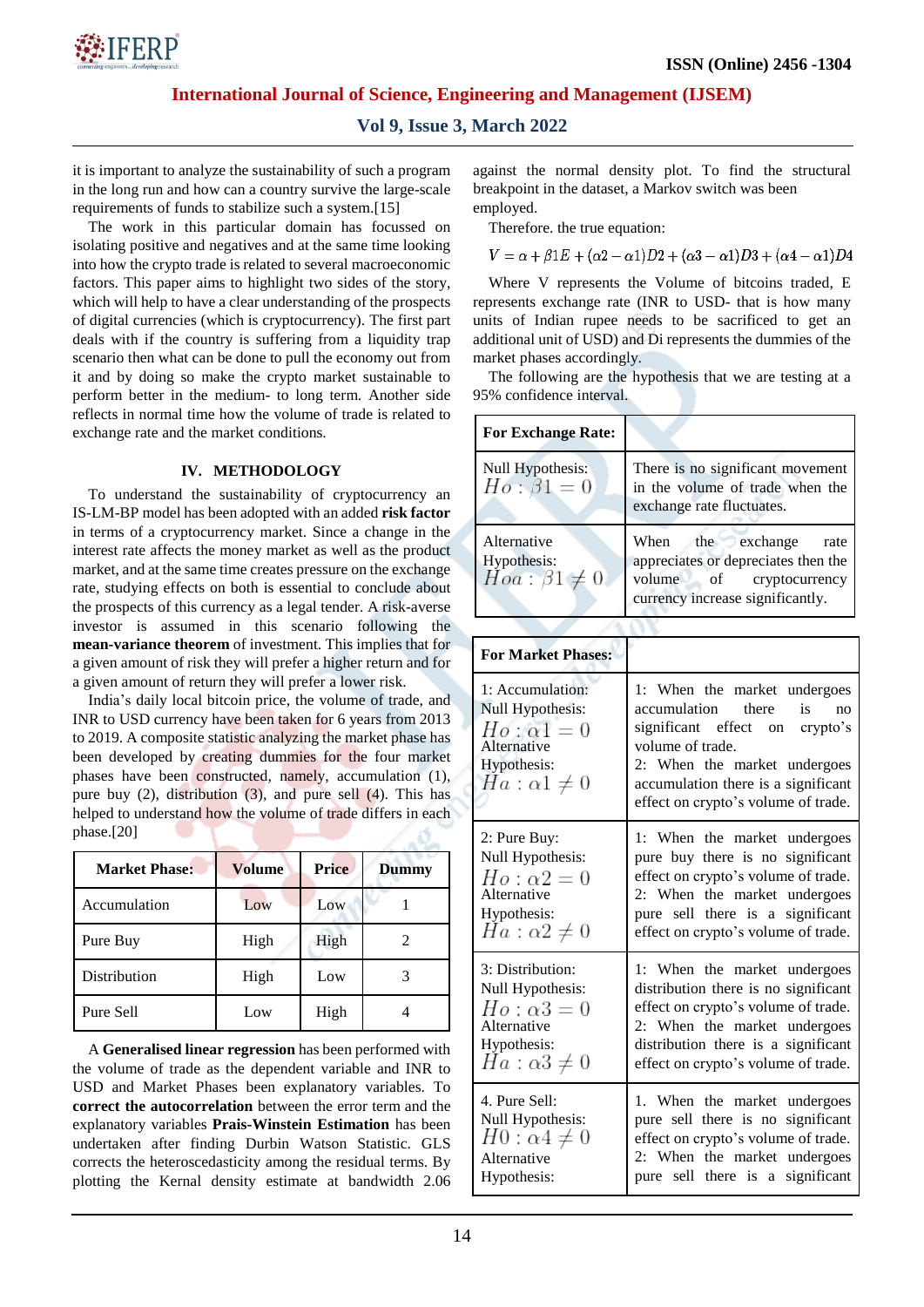

## **Vol 9, Issue 3, March 2022**

| $Ha: \alpha 4 \neq 0$ | effect on crypto's volume of trade. |
|-----------------------|-------------------------------------|
|-----------------------|-------------------------------------|

Model:

Assumptions:

- 1. The market produces a single homogenous product. That is across the locations within the domestic territory however varying the quantity traded might be the quality of the product remains as it. Therefore, there doesn't arise any product differentiation.
- 2. The product doesn't undergo any form of depreciation over time. Therefore, the return from the investment remains consistent across time dimensions.
- 3. The economy is open. Therefore, the exchange rate will be a crucial ingredient to influence the volume of imports and the volume of exports.
- 4. The price level is perfectly elastic (as of now). Any divergence in the product market output level gives the signal to the producers to expand or contract the output produced accordingly. That is to say. Therefore, when excess demand arises, the producer increases its output produced in the short run and that corrects the excess demand (ED).
- 5. The investment is not only driven by animal instinct but at the same time is determined by the market prevailing rate of interest (r). Since the price level is perfectly elastic, there is no chance of inflation. Therefore, the real interest rate is equal to the nominal interest rate.
- 6. There exists another form of the market other than the product which is the money market. In the money market, where the risk-free asset is the bond and cryptocurrency is the risky asset. Now, the households can either extend their savings by purchasing bonds or cryptocurrency and get a future income, while at the same time they can hold in the form of cash and yield no future income.

This paper also assumes the investors to be risk-averse. As a result, they will give more priority to the risk-free market at first, and then the effect will ripple down to the risky market.

- 7. From the real money supply (M/P) which is an exogenous factor determined by the central bank of the country, it is utilized by the households to undertake their necessary consumption and investment expenditures. A part of it is transaction demand (=kY), where  $k=(1/v)$  where v is the velocity of money. And the other parts are speculative demand for money in the bond market and speculative demand for money in the crypto market. So we see that money supply is utilized in three forms. 1. Transaction Demand, 2. Speculative demand in the bond market and 3. Speculative demand in the cryptocurrency market.
- 8. We are operating under a flexible exchange rate regime and the assets are perfectly mobile.

Therefore, we see that there are two markets: the product and money markets. Both are interlinked between themselves and thereby need to be simultaneously solved. In the product market from an arbitrary rate of interest the output level is determined while in the money market from an arbitrary output level equilibrium rate of interest is determined.

Now, from the literature, we find that the Government has no direct influence over the crypto market but any government policy creates a significant change in the operation of the crypto trade. Therefore, our objective is to integrate the influence of government role to shape the interlinkage between the product market and money market. Which is important in analyzing the suitability for adopting crypto in the long run.

We know from Keynesian macroeconomics is that the product market equilibrium can be elucidated by the equation:

$$
S(Yd) + T = I(r) + G + NX
$$
 ......(1)  

$$
\frac{\partial S}{\partial S} \frac{\partial I}{\partial t} < 0
$$

with the derivatives to be,  $\overline{\partial r} > 0$  and. And the stability condition is the **rate of change of savings wrt output should be greater than the rate of change of Investment wrt to output.**

While the money market equilibrium is guaranteed by the following equation:

 $MP=kY+L2r + L3(L2)$  $\frac{\partial L2}{\partial r} < 0 \frac{\partial L3}{\partial L2} < 0$ 

The reason behind the first derivative is that the private investors which invest in the bond market will be inclined to buy more when the rate of interest is at its historically high value. At that time the price of a unit of bond is at its bedrock. Now, after meeting the transaction demand, holding money supply constant, they would like to invest the entire liquid cash available with them to buy the bond, with the anticipation that in the future the rate of interest will fall and prices shoot up and thereby they can generate a capital gain. Now, this happens till the point r belongs to its normal range which is between **rmin** and **rmax**. At rmin, the speculative demand for money is maximum since at that level prices are at their maximum. The investors believe in the future the rate of interest will rise and prices to fall and any buying at rmin. would incur a capital loss. While converse holds when r is at maximum position. This makes the speculative demand for money have an inverse relationship with the market prevailing rate of interest.

It is assumed that the bond market is a risk-free market whereas the crypto market has a certain factor of risk involved in it. This gives ground for assuming that the relationship between the bond and the crypto market moves in the opposite direction. This means that when the price of the bond goes up the price of the cryptocurrency will fall. In such a case the speculative demand for bonds is high owing to the high price of bonds. When the price of cryptocurrency is low, the speculative demand for crypto will also be below. This means when the price of the bonds is high, the investors will hold their money instead of investing in the bond market, thus the speculative demand for bonds is high. Now according to the ISLM assumption of definitive speculation,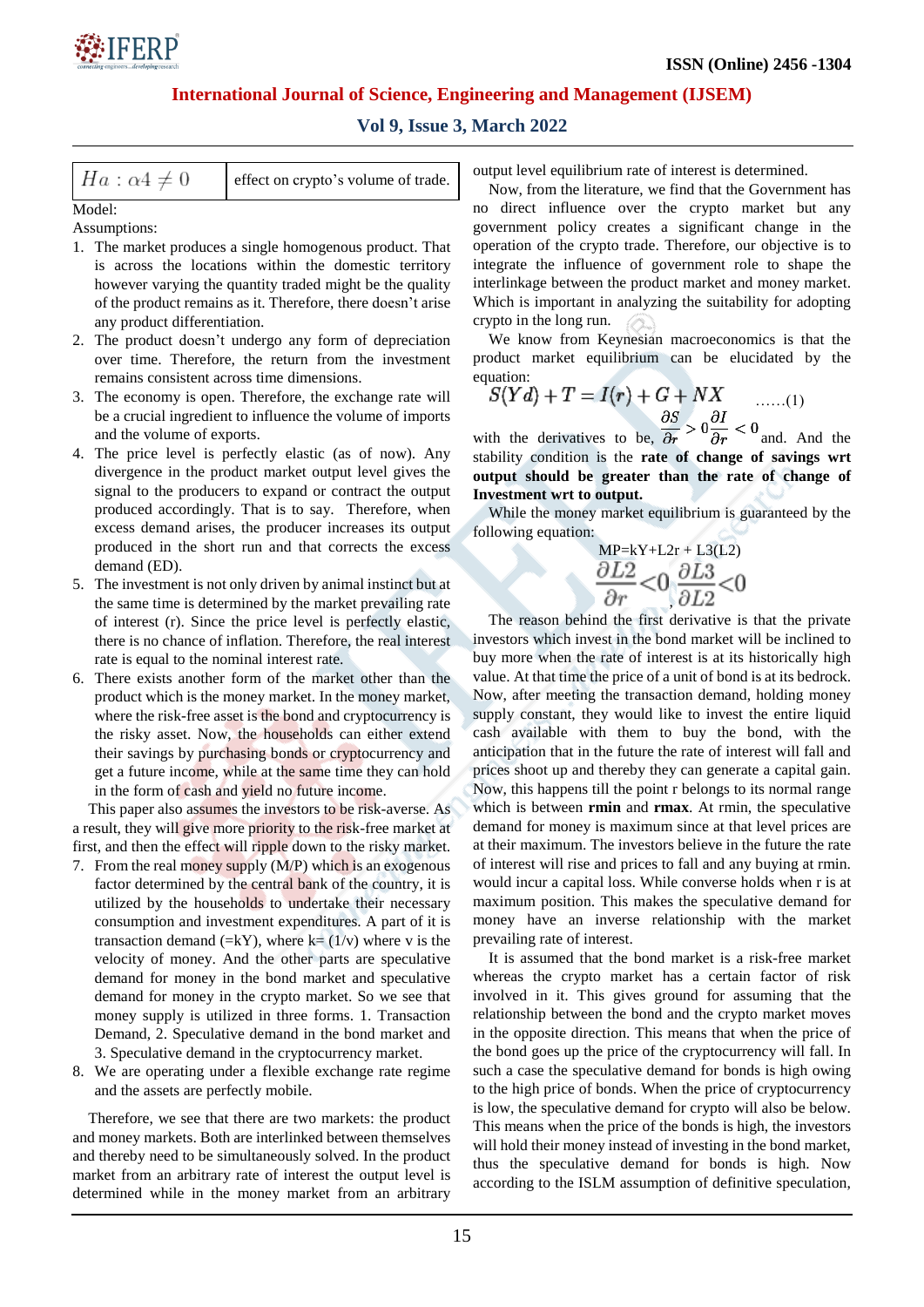

#### **Vol 9, Issue 3, March 2022**

the mean-variance theorem of a risk-averse investor suggests that at the same amount of risk, an investor would prefer a higher return. As a result, the investors would go to invest in the crypto market where the prices are low and are definitively speculated to rise, instead of holding the money in hand. As a result, the speculative demand for the crypto market is low at this point. Hence the inverse relation is shown by the derivative. Here L3 denotes the speculative demand for money in the crypto market while L2 highlights the speculative demand for money in the bond market.

Conversely, when the price of bonds is low, the crypto prices will be high. the rational investors will now move from investing in the risky market, increasing its speculative demand, and go for investing in the bond market, thus decreasing the speculative demand for the risk-free security. Therefore, the speculative demand for cryptocurrency is inversely related to the speculative demand for bonds. This (L3) is seen as a function of speculative money demand in the bond market because the investors are risk-averse, so they give priority to risk-free security.

Therefore the money market equilibrium takes the form:

 $M/P = kY + L2(r) + L3[L2(r)];$  taking money supply and transaction demand to be fixed.

Assuming LM operates in the upward sloping region, let us consider a situation wherein there has been an exogenous rise in the money supply. The rise in the money supply, assuming fixed transaction demand, increases the amount available for speculation (we will take this case a bit later on). The rise in the money supply, causes the domestic rate of interest to fall short of the foreign interest rate. Now, since capital is perfectly mobile the situation of the Mundell Flemming Model holds. That will cause an enormous investment by the domestic investors in the foreign institutions (foreign bond market). Since the bond market is a risk-free market, the incentive to invest in the foreign bond market rises. Now, the rise in the net capital outflows, it will cause the exchange rate to depreciate. Due to the depreciation of the domestic currency, it will streamline the rise in net exports. Since now consuming the same unit of domestic goods by foreigners using foreign currency has been relatively cheaper. The rise in net exports will cause the total expenditure to rise, and thereby have a boom in the product market. That will garner in the rightward shift of the IS curve. As a result higher unit of output is produced. In the meantime, since the people have invested more in the bond market, the price of the bond rose while at the same time in the domestic market the price of the crypto has fallen causing the speculative demand for crypto to rise at an alarming rate. A rise in output, assuming constant transaction demand and consumption will again increase the amount available for speculation. Now, they would like to invest in the crypto market, as the price of crypto is relatively lower and the rate of interest is also lucrative. Thus we see, when the LM functions in the normal region, an exogenous rise in the Money supply, how it can induce investment in the crypto market. It all boils down to how the product market reacts. This gives ground to discuss the role of Government and financial inclusion.

Now, it is customary for us to understand that at present moment, in the Indian economy as well as in the US economy. The rate of interest is very low. That is due to many macroeconomic factors. Some are to boost the market from the shock of covid-19. Having said that r is hovering close to its historically lower value. Therefore, it is reasonable to assume that the economy is presently approaching the liquidity trap.

Let us have the below scenario in the economy:

The economy was operating at the full employment level If, but due to some crisis period, the IS curve intersects the LM curve at the r min level. Now, the Y1 level of output is demanded aggregately. However, the producers continue to supply Yf's level of output. Now due to this excess supply that exists in the economy, the price level decreases. Due to the fall in the price, the real money supply increases. The rise in the real money supply causes the LM curve to shift left. But still, Y1 units of output are demanded. This is a situation of liquidity trap that the economy experiences. The rise in the Money supply, assuming constant KY causes a rise in the amount available for speculation. But the private investors won't invest in the crypto market now since return from the crypto market is very low- indicated by r at min. Now, they hold the amount. This is a classical situation of a liquidity trap. Keynes suggests the problem can be overcome when the product market boom in general and AD rise in particular. This can happen if and only if Government expenditure rises. The rise in government expenditure will cause the IS curve to shift and If will be realized. Now we see that causes the rate of interest to go up and which translates to the price of the crypto has been relatively cheaper. Hence, investment in crypto takes place.



**Source: Authors' formulation.**

The major contribution of our paper lies here. How government can formulate the increase in government spending will be the deciding factor. We suggest, in this transition, if government enhances technology- then it will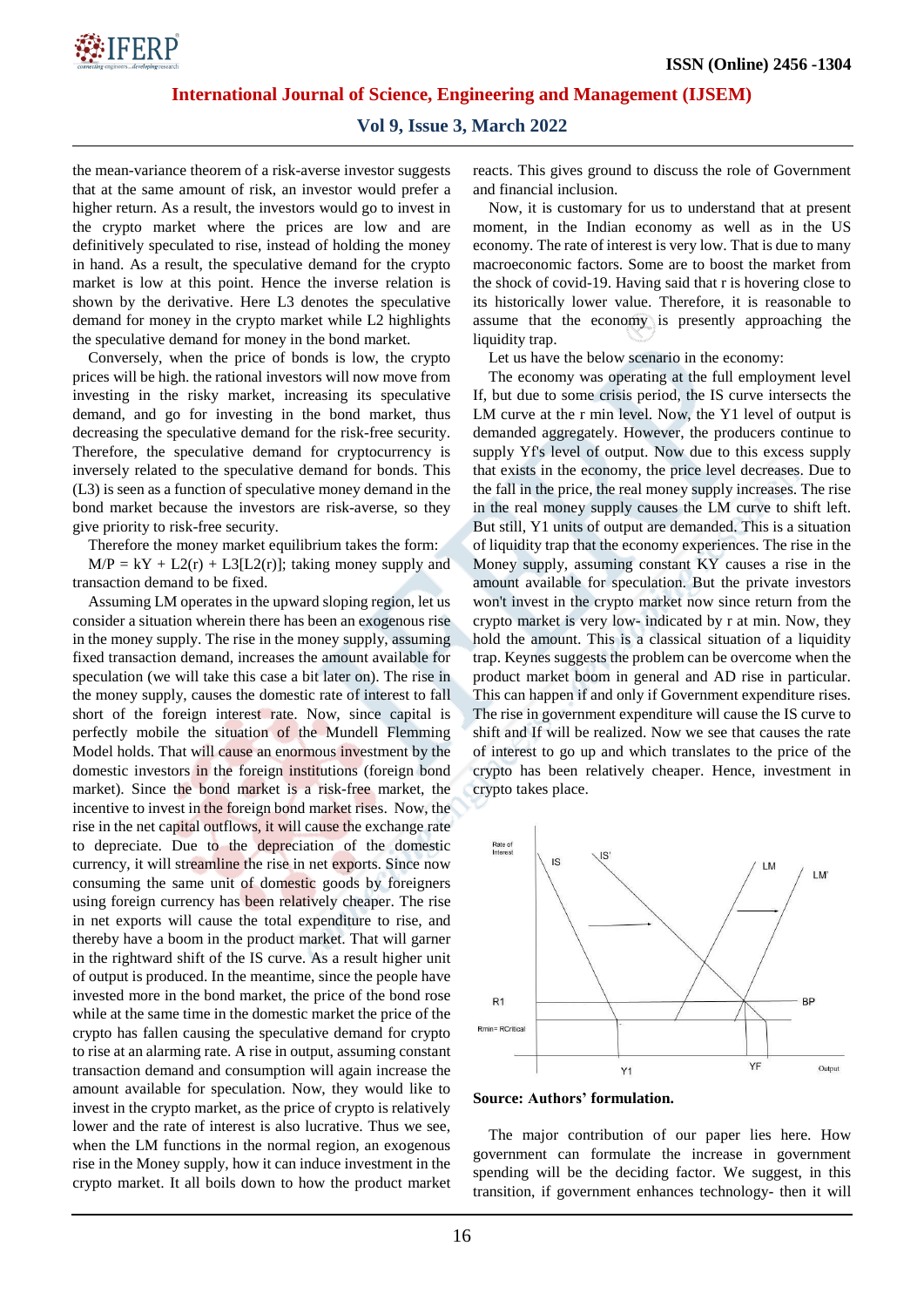

**Vol 9, Issue 3, March 2022**

augment the crypto market even more. At the same time array of financial inclusion measures such as access to financial institutions, minimizing the barriers to entry in the crypto market, boosting the sentiment of the investors by ensuring crypto is a safe heaven. All these will garner robust growth of the crypto market.

#### **V. DATA ANALYSIS**

The descriptive statistics of the variables taken are given in the below table:

| stats    |          |          | Volume INRtoUSD PriceB~R | CheatS~v |
|----------|----------|----------|--------------------------|----------|
| min      | 3.4153   | 58.46    | 8148.245                 | 1        |
| max      | 785.2463 | 74.4066  | 1228782                  | 4        |
| mean     | 100.8691 | 65.07475 | 166065.6 2.449974        |          |
| p50      | 39.29629 | 64.8932  | 41087.03                 | 2        |
| skewness | 1.703432 | .3951433 | 1.724172                 | .2494603 |
| kurtosis | 5.597231 | 3.007515 | 5.485505                 | 1.443215 |
| CV       | 1.176033 | .0479423 | 1.374732                 | .5015119 |
| se(mean) | 2.71503  | .071405  | 5225.102                 | .0281216 |
|          |          |          |                          |          |

The range the volume of cryptocurrency trade had in India had is tremendous as shown by the difference of maximum and minimum (which is around 782). About the volume of cryptocurrency trade (see figure 1), there was a significant structural break, at around **30th April 2017**. That means the budget 2017-18 which started to give huge impetus to the implementation of technology in transactions (such as by UPI, digital transaction, etc) played a vital role in mobilizing a significant upward trend in the volume of trade. The early quarters of FY 2018-19 saw a dip relatively in the volume of the crypto trade, which might be attributed to the onset of the economic shock. Overall post-2017 onwards, there has been a staunch upward trajectory in the volume of crypto trade and demonetization, and push by the government to facilitate tech-based transaction garnered it.[4]

(See Figure 3  $\&$  4), the exchange rate (captured by INR to USD) was depreciating at a sluggish rate before 2017, but post that the rising trajectory has been quite adrift. Having said that from 11th August 2015 there was a structural breakpoint in the Indian forex market About the price of the cryptocurrency over time, we see the rise in the price was almost tallied with the growth of the volume of trade. The structural breakpoint was obtained around 12th October 2017. Before that, we can see how flattish and less the crypto price was. But two years almost after the demonetization policy, the price has been skyrocketing like anything (see figure b.2 of panel B).[17]

(Refer to figure 2): The movement in the market phases has been very interesting. Before the Demonistatisation policy, in and around Nov 2016, the crypto market experienced majorly accumulation and pure sell, with a bit here distribution, but very scant. But, post that period there has been a constant pure buy. Indicating private investors' sentiment to venture and invest in the crypto market has grown by leaps and bound.

The Spearman correlation matrix is given below:

|                 | Volume INRtoUSD PriceB~R                         |
|-----------------|--------------------------------------------------|
| Volume          | 1.0000                                           |
| <b>INRtoUSD</b> | $0.1080*$ 1.0000<br>0.0000                       |
| PriceBTCINR     | $0.5958*$<br>$0.4323*1.0000$<br>0.0000<br>0.0000 |

**Source: Authors' calculation. \*-significant at 95%.**

The matrix shows that the volume of cryptocurrency trade has a strong and significant positive causality with the exchange rate depreciation and price of the cryptocurrency (see Figures 5  $\&$  6). This gives us in hindsight about our observation in section 1 of the data analysis was right, where we tried to investigate the relationship with help of a time series plot and complimenting with descriptive statistics.

To solidify, we run the Generalised Least squared regression and check the robustness of our model. The Prais Weinstein estimation solution is given below.

Cochrane-Orcutt AR(1) regression -- iterated estimates

| Source                        | SS                      | df         | <b>MS</b>              | Number of obs                           | Ξ                               | 1,908                     |
|-------------------------------|-------------------------|------------|------------------------|-----------------------------------------|---------------------------------|---------------------------|
| Mode <sub>1</sub><br>Residual | 1069414.53<br>5673288.3 | 4<br>1,903 | 267353.634<br>2981.234 | F(4, 1903)<br>$Prob$ > $F$<br>R-squared | $\equiv$<br>Ξ<br>$\blacksquare$ | 89.68<br>0.0000<br>0.1586 |
| Total                         | 6742702.84              | 1,907      | 3535.76447             | Adj R-squared<br>Root MSE               | $\blacksquare$<br>٠             | 0.1568<br>54.601          |
| Volume                        | Coef.                   | Std. Err.  | t                      | P> t                                    |                                 | [95% Conf. Interval]      |
| <b>INRtoUSD</b>               | 6.184536                | 1.469808   | 4.21                   | 0.000                                   | 3.301932                        | 9.06714                   |
| CheatSheetDummy               |                         |            |                        |                                         |                                 |                           |
| 1                             | $-.7750108$             | 3.192125   | $-0.24$                | 0.808                                   | $-7.035444$                     | 5.485422                  |
| $\overline{2}$                | 134, 3619               | 8.648345   | 15.54                  | 0.000                                   | 117,4007                        | 151.3231                  |
| ٩                             | 98.28413                | 13.75634   | 7.14                   | 0.000                                   | 71.30503                        | 125.2632                  |
| cons                          | $-350.5721$             | 94.70059   | $-3.70$                | 0.000                                   | $-536.3$                        | $-164.8443$               |
| rho                           | .7131845                |            |                        |                                         |                                 |                           |

Durbin-Watson statistic (original) 8.707658

Durbin-Watson statistic (transformed) 2.376099

Therefore, we find deprecation of the currency makes the volume of trade go up. To elucidate, a 1 unit rise in the exchange rate causes a significant 6.14 odd increase in the volume of trade. At the same time, pure buy (2) holds a significant relationship with the volume of trade. 1 unit rise in pure buy causes the volume of trade to rise by a significant 134 units. This justifies why post-2017 there was a huge rise in the volume of trade. As the product market boomed due to the rise in exchange rate facilitating exports and at the same time Government investment in technology and financial inclusion programs made the crypto market have a huge growth over the long term. The adjusted R squared value is around 60, which shows model can be explained well.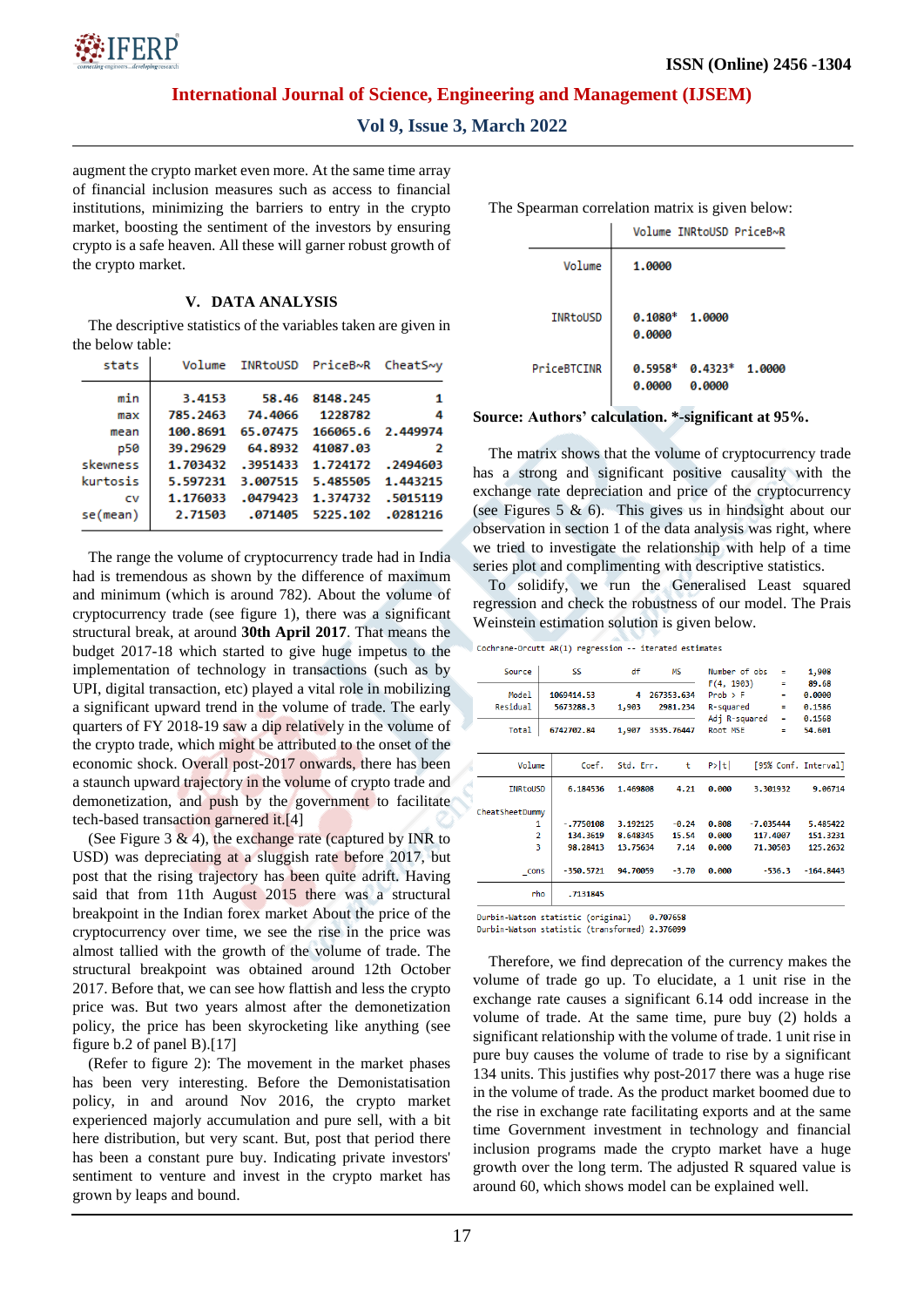

**Vol 9, Issue 3, March 2022**

The regression equation can thus be written as:

**Volume= -350.571 + 6.81 INRtoUSD - 0.77 Accumulation + 134 Pure Buy + 98 Distribution**

## **VI. CONCLUSION**

The growth of cryptocurrency in India has been attributed primarily due to severe macroeconomic policies which makes technology at its fulcrum of operation. The cryptocurrency market has enormous potential to reap the benefits of trade and cause expounding economic growth. However, in all such dynamic transition processes, there needs to be an active role of government. The government needs to boost the financial inclusion drive by ensuring appropriate channels for credit linkage and minimizing the barriers to access the market. At the same time government needs to take the onus of curtailing the risk involved in the crypto trade and thereby create a holistic atmosphere for trading. When such robust action has been taken by the government, then only we can say the crypto market in general and digital currency, in particular, can act as a perfect substitute to the hard cash, and thereby harness lots of prospects.

#### **Figures:**

Note: All figures and derivation are the authors' calculations.



**Figure 1: Volume of Trade Over Time**



**Figure 2: Market Phases over time**



**Figure 3: Exchange Rate over time**



**Figure 4: Price of Crypto Over Time**



**Figure 5: Volume of Trade vs Exchange Rate**



**Figure 6: Volume of Trade vs Price of Crypto**

## **REFERENCES**

[1] Scott, Brett (2016): How can cryptocurrency and blockchain technology play a role in building social and solidarity finance? UNRISD Working Paper, No. 2016-1, United